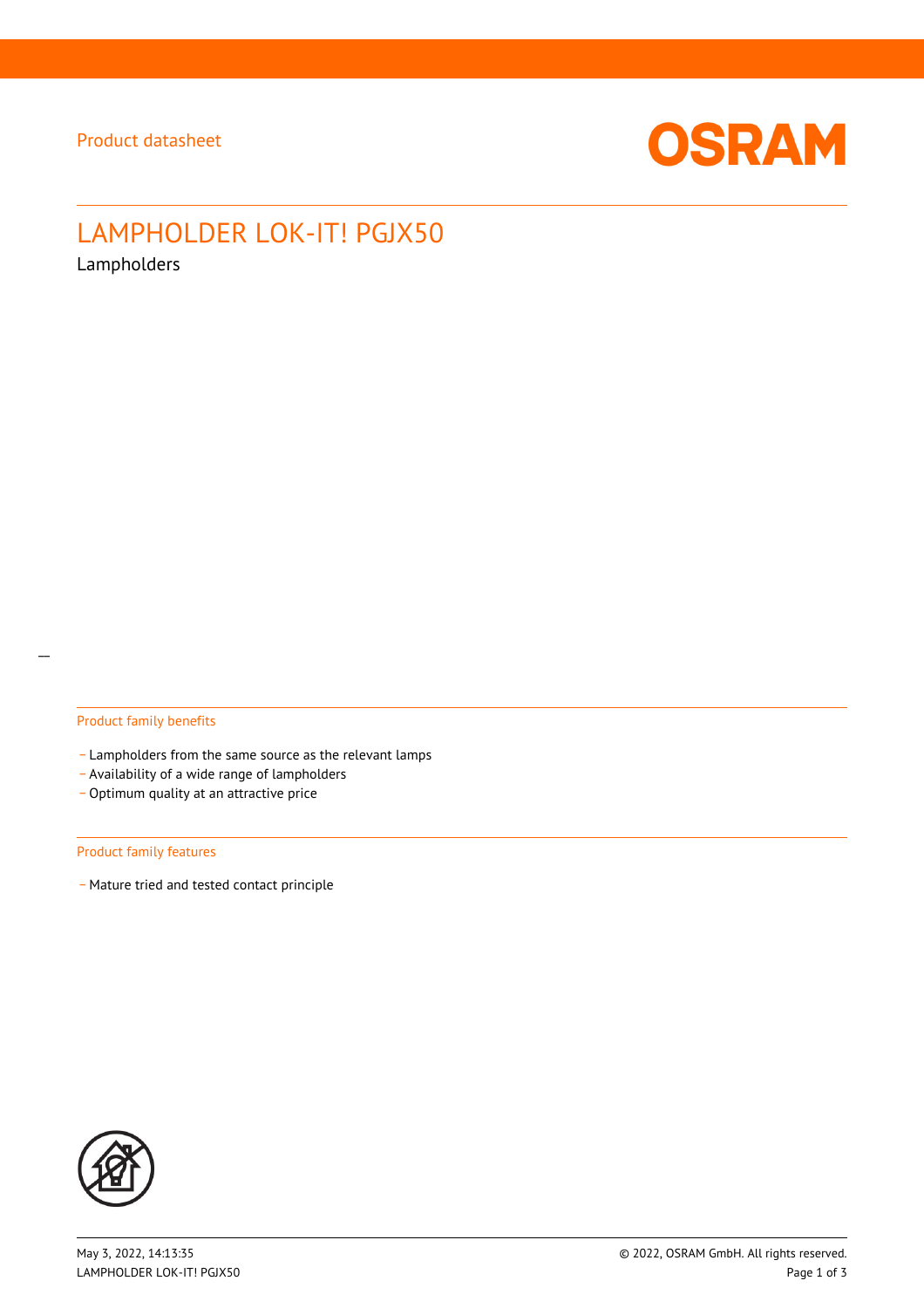# Product datasheet

## Technical data

## **Electrical data**

| Lamp wattage     | 1500 W          |
|------------------|-----------------|
| Lamp voltage     | 250 V           |
| Ignition voltage | 5.0 kVp $^{1)}$ |
| Lamp current     | 16.0 A          |

 $1)$  Maximum (pulse rating; peak voltage can be up to 1.4 times higher)

## **Dimensions & weight**



| Lead cross section of lead or clamp | $1.313.31$ mm <sup>2</sup> |  |
|-------------------------------------|----------------------------|--|
|                                     |                            |  |

## **Temperatures & operating conditions**

#### **Environmental information**

 $\overline{a}$ 

| Information according Art. 33 of EU Regulation (EC) 1907/2006 (REACh) |                               |  |  |  |  |
|-----------------------------------------------------------------------|-------------------------------|--|--|--|--|
| Date of Declaration                                                   | 19-01-2022                    |  |  |  |  |
| <b>Primary Article Identifier</b>                                     | 4008321404725   4008321404718 |  |  |  |  |
| Declaration No. in SCIP database                                      | In work                       |  |  |  |  |